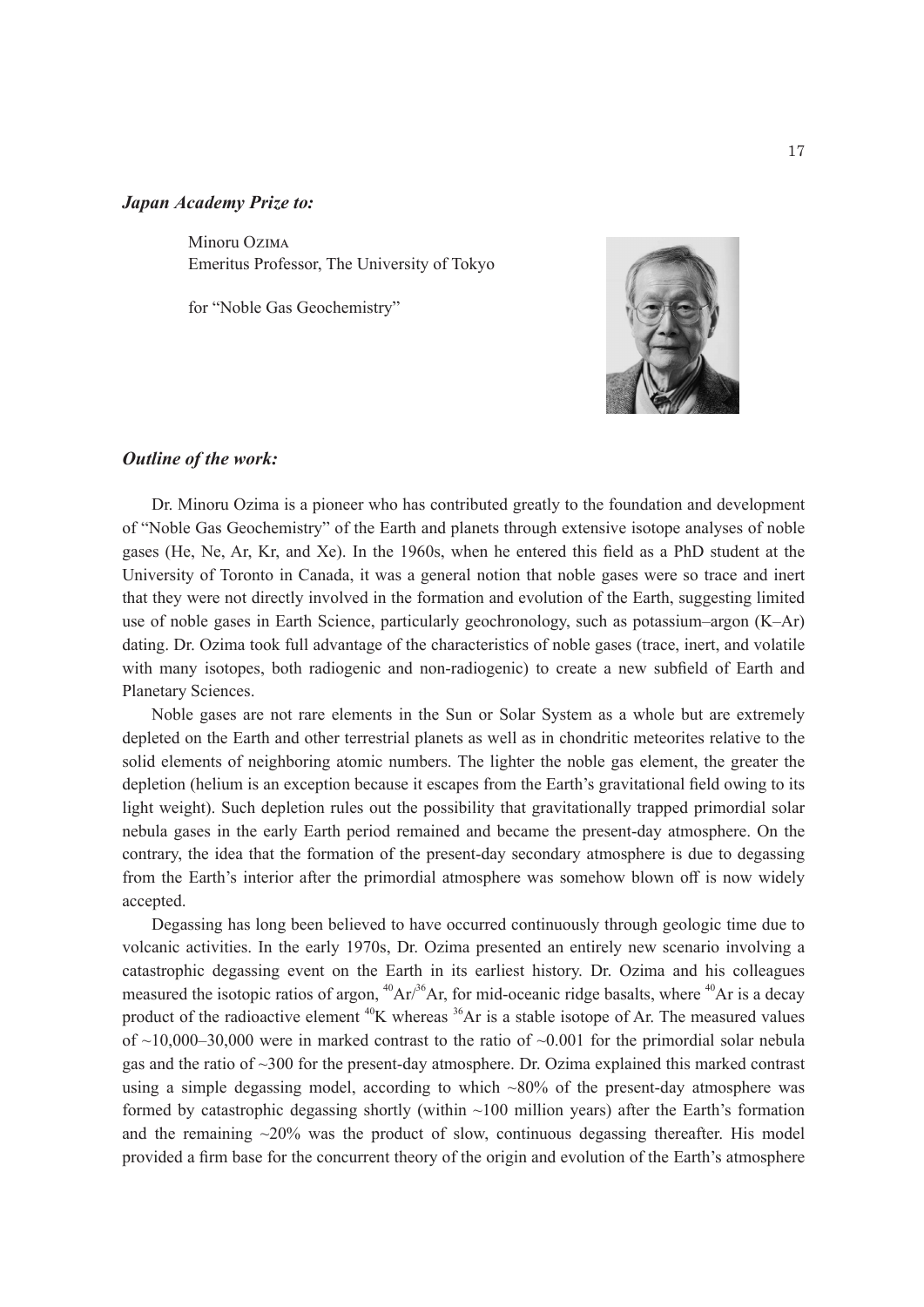and oceans.

Dr. Ozima found further evidence of the catastrophic degassing event in tiny samples of natural diamond. Natural diamond is known to have originated deep in the Earth's interior and its formation occurred more than 1 billion years ago. He and his colleagues measured the xenon isotopic ratio  $129$ Xe/<sup>130</sup>Xe, where  $130$ Xe is a stable isotope whereas  $129$ Xe is a decay product of  $129$ I, an extinct radionuclide with a half-life of 17 million years. The measured values of the isotopic ratio were in a range between 6.7 and 7.5, which is significantly higher than the atmospheric value of 6.496, indicating that the catastrophic degassing and Xe-containing diamond formation both occurred before the extinction of <sup>129</sup>I. This became the first experiment to have extracted noble gases from diamond samples in order to retrieve information about the Earth's history.

Noble gas abundance in the atmosphere has two remarkable fractionation patterns: one in element mass (lighter element is more depleted relative to solar elemental abundance), and the other in isotope mass (lighter isotope is more depleted relative to solar isotopic abundance). Terrestrial planets (several thousand km in radius) were believed to have been formed by repetitive collision and coalescence of planetesimals (a few km in radius) in the early Solar System. A planetesimal is rich in gas-containing pores but is too small to trap gases gravitationally, and a terrestrial planet is too large to gravitationally fractionate noble gases either in an element or an isotope. Dr. Ozima and his coworkers found the existence of a critical stage wherein the gravitational attraction of a growing body (several hundred km in radius) becomes consistent with the observed elemental and isotopic fractionation patterns. Their model of planet formation emphasizing this unique stage still stands as the only one that can explain the fractionation patterns of noble gases.

In summary, Dr. Ozima has attempted a unique approach of using noble gases to unravel the origin and evolution of the Earth's atmosphere and further extended his approach to the understanding of planetary formation processes in the early Solar System. In addition, Dr. Ozima and his co-authors have also published *Noble Gas Geochemistry*, a book that serves as a bible to young researchers and students in the relevant fields. Lastly, Dr. Ozima has been awarded numerous accolades for his outstanding contributions.

### **List of Main Publications**

#### **Papers**

- 1. M. Ozima, Some experiments in potassium-argon dating. J. Geophys. Res., 64, 2033–2034, 1959.
- 2. M. Ozima and M. Ozima, Origin of thermoremanent magnetization. J. Geophys. Res., 70, 1363–1369, 1965.
- 3. M. Ozima, M. Ozima, and I. Kaneoka, Potassium-argon ages and magnetic properties of some dredged submarine basalts and their geophysical implications. J. Geophys. Res., 73, 711–723, 1968.
- 4. M. Ozima, I. Kaneoka, and S. Aramaki, K-Ar ages of submarine basalts dredged from seamounts in the western Pacific area and discussion of oceanic crust. Earth Planet. Sci. Lett., 8, 237–249, 1970.
- 5. M. Ozima, S. Zashu, and N. Ueno, K/Rb and  $({}^{87}Sr)^{86}Sr)_{0}$  ratios of dredged submarine basalts.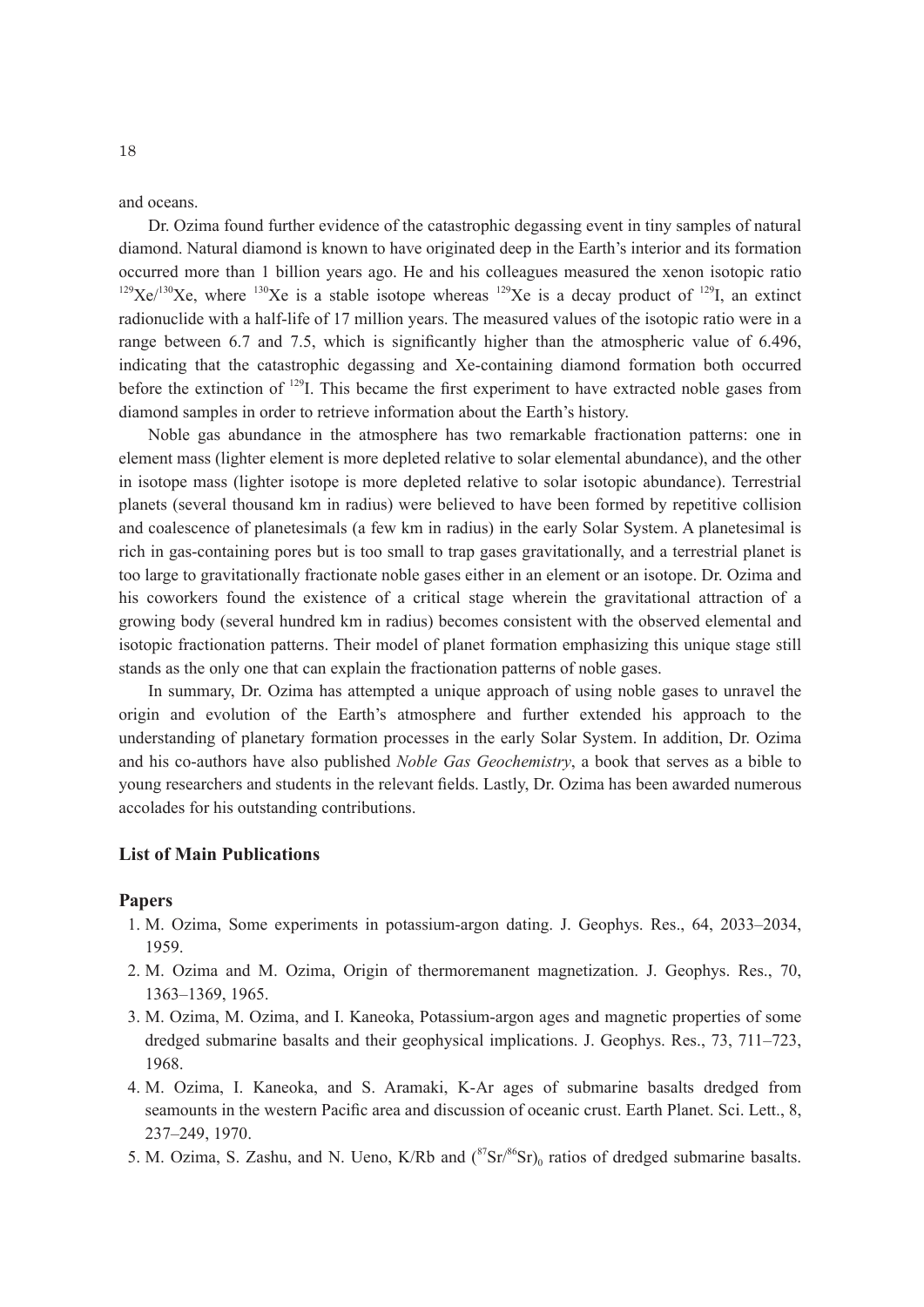Earth Planet. Sci. Lett., 10, 239–244, 1971.

- 6. M. Ozima, Magnetic processes in oceanic ridge. Earth Planet. Sci. Lett., 13, 1–5, 1971.
- 7. M. Ozima and M. Ozima, Activation energy of unmixing of titanomaghemite. Phys. Earth Planet. Inter., 5, 87–89, 1972.
- 8. M. Ozima and K. Kudo, Excess argon in submarine basalts and an Earth-atmosphere evolution model. Nat. Phys. Sci., 239, 23–24, 1972.
- 9. M. Ozima and K. Saito,  $^{40}Ar^{-39}Ar$  stepwise degassing experiments on some submarine rocks. Earth Planet. Sci. Lett., 20, 77–87, 1973.
- 10. M. Ozima, Was the evolution of the atmosphere continuous or catastrophic? Nat. Phys. Sci., 246, 41–42, 1973.
- 11. M. Ozima, Ar isotopes and Earth-atmosphere evolution models. Geochim. Cosmochim. Acta, 39, 1127–1134, 1975.
- 12. M. Ozima, K. Saito, M. Honda, and S. Aramaki, Sea water weathering effect on K-Ar age of submarine basalts. Geochim. Cosmochim. Acta, 41, 453–461, 1977.
- 13. M. Ozima, I. Kaneoka, and H. Ujiie, <sup>40</sup>Ar-<sup>39</sup>Ar ages of rocks, and the development mode of the Philippine Sea. Nature, 267, 816–818, 1977.
- 14. I. Kaneoka and M. Ozima,  $^{40}Ar/^{39}Ar$  ages of a diabase sill and a basalt in the Central-Pacific Basin. Nature, 268, 132–133, 1977.
- 15. M. Ozima, M. Honda, and K. Saito,  $^{40}Ar<sup>-39</sup>Ar$  ages of guyots in the western Pacific and discussion of their evolution. Geophys. J. Int., 51, 475–485, 1977.
- 16. N. Takaoka and M. Ozima, Rare gas isotopic compositions in diamonds. Nature, 271, 45–46, 1978.
- 17. M. Ozima, I. Kaneoka, and M. Yanagisawa, Temperature and pressure effects on  $^{40}Ar^{-39}Ar$ systematics. Earth Planet. Sci. Lett., 42, 463–472, 1979.
- 18. M. Ozima and Y. Takigami, Activation energy for thermal release of Ar from some DSDP submarine rocks. Geochim. Cosmochim. Acta, 44, 141–144, 1980.
- 19. M. Ozima and K. Nakazawa, Origin of rare gases in the Earth. Nature, 284, 313–316, 1980.
- 20. M. Ozima and S. Zashu, Primitive helium in diamonds. Science, 219, 1067–1068, 1983.
- 21. M. Ozima and S. Zashu, Noble gases in submarine pillow volcanic glasses. Earth Planet. Sci. Lett., 62, 24–40, 1983.
- 22. B. Marty, S. Zashu, and M. Ozima, Two noble gas components in a Mid-Atlantic Ridge basalt. Nature, 302, 238–240, 1983.
- 23. M. Ozima, M. Takayanagi, S. Zashu, and S. Amari, High <sup>3</sup>He/<sup>4</sup>He ratio in ocean sediments. Nature, 311, 448–450, 1984.
- 24. M. Ozima, F. A. Podosek, and G. Igarashi, Terrestrial xenon isotope constraints on the early history of the Earth. Nature, 315, 471–474, 1985.
- 25. S. Amari and M. Ozima, Search for the origin of exotic helium in deep-sea sediments. Nature, 317, 520–522, 1985.
- 26. M. Ozima, Looking for missing xenon. Nature, 321, 813–814, 1986.
- 27. S. Zashu, M. Ozima, and O. Nitoh, K–Ar isochron dating of Zaire cubic diamonds. Nature, 323, 710–712, 1986.
- 28. M. Ozima and S. Zashu, Solar-type Ne in Zaire cubic diamonds. Geochim. Cosmochim. Acta,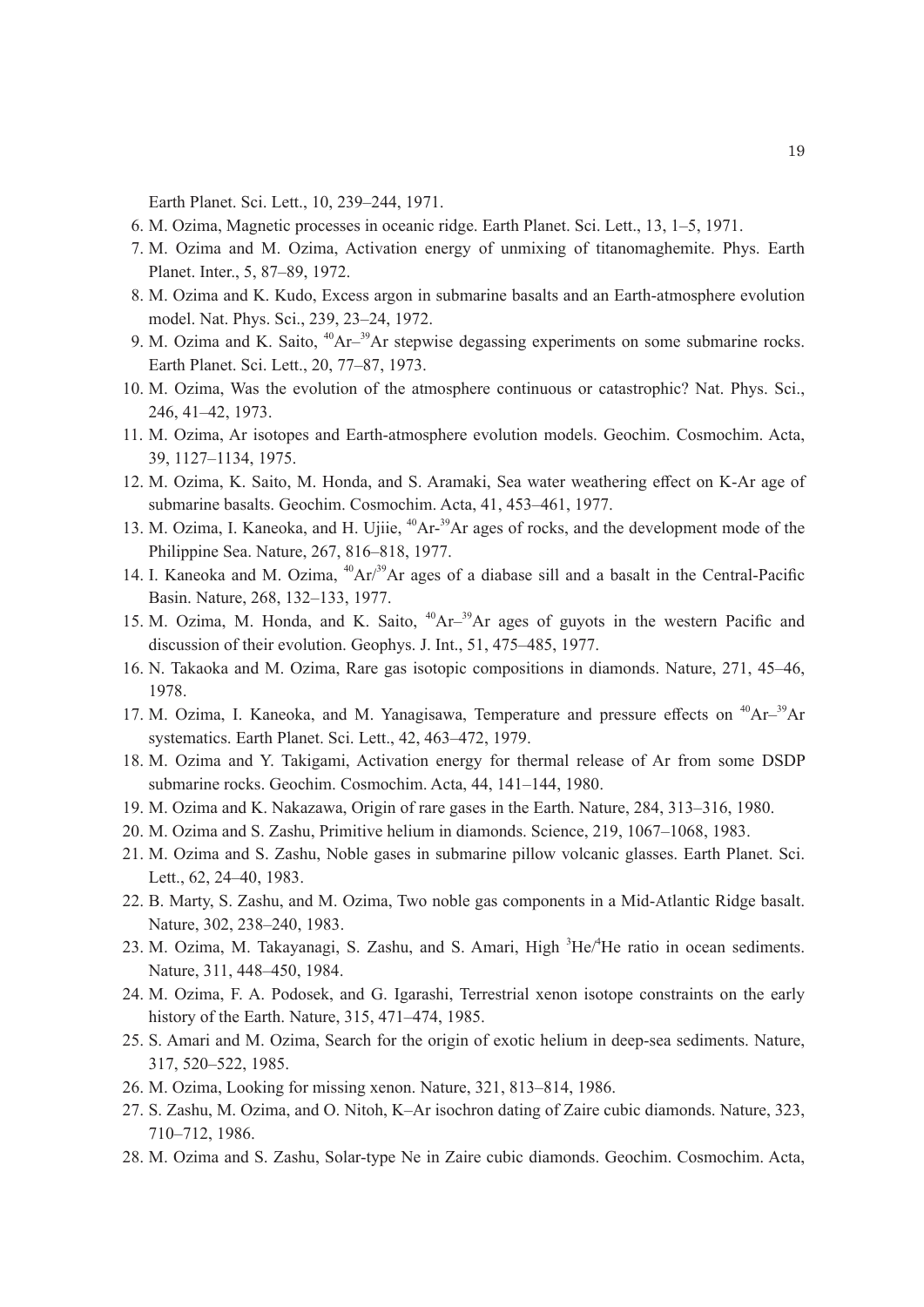52, 19–25, 1988.

- 29. F. A. Podosek, J. Pier, O. Nitoh, S. Zashu, and M. Ozima, Normal potassium, inherited argon in Zaire cubic diamonds. Nature, 334, 607–609, 1988.
- 30. M. Ozima, Gases in diamonds. Ann. Rev. Earth Planet. Sci., 17, 361–384, 1989.
- 31. M. Ozima, S. Zashu, Y. Takigami, and G. Turner, Origin of the anomalous <sup>40</sup>Ar<sup>-39</sup>Ar age of Zaire cubic diamonds: Excess <sup>40</sup>Ar in pristine mantle fluids. Nature, 337, 226–229, 1989.
- 32. M. Ozima, S. Zashu, K. Tomura, and Y. Matsuhisa, Constraints from noble-gas contents on the origin of carbonado diamonds. Nature, 351, 472–474, 1991.
- 33. M. Ozima and S. Zashu, Noble gas state of the ancient mantle as deduced from noble gases in coated diamonds. Earth Planet. Sci. Lett., 105, 13–27, 1991.
- 34. M. Ozima and S. Zashu, Radiation-induced diamond (carbonado): A possible mechanism for the origin of diamond in primitive meteorites. Meteoritics, 26, 382–383, 1991.
- 35. M. Ozima and N. Wada, Noble gases in atmospheres. Nature, 361, 693, 1993.
- 36. J. Matsuda, M. Sudo, M. Ozima, K. Ito, O. Ohtaka, and E. Ito, Noble gas partitioning between metal and silicate under high pressures. Science, 259, 788–790, 1993.
- 37. M. Ozima, Noble gas state in the mantle. Rev. Geophys., 32, 405–426, 1994.
- 38. T. L. Daulton and M. Ozima, Radiation-induced diamond formation in uranium-rich carbonaceous materials. Science, 271, 1260–1263, 1996.
- 39. M. Ozima and M. Tatsumoto, Radiation-induced diamond crystallization: Origin of carbonados and its implications on meteorite nano-diamonds. Geochim. Cosmochim. Acta, 61, 369–376, 1997.
- 40. M. Ozima, R. Wieler, B. Marty, and F. A. Podosek, Comparative studies of solar, Q-gases and terrestrial noble gases, and implications on the evolution of the solar nebula. Geochim. Cosmochim. Acta, 62, 301–314, 1998.
- 41. M. Ozima and F. A. Podosek, Formation age of Earth from  $^{129}I^{127}I$  and  $^{244}Pu^{238}U$  systematics and the missing Xe. J. Geophys. Res., 104, 25493–25499, 1999.
- 42. M. Ozima and G. Igarashi, The primordial noble gases in the Earth: A key constraint on Earth evolution models. Earth Planet. Sci. Lett., 176, 219–232, 2000.
- 43. M. Ozima, Y. N. Miura, and F. A. Podosek, Orphan radiogenic noble gases in lunar breccias: Evidence for planet pollution of the Sun? Icarus, 170, 17–23, 2004.
- 44. M. Ozima, K. Seki, N. Terada, Y. N. Miura, F. A. Podosek, and H. Shinagawa, Terrestrial nitrogen and noble gases in lunar soils. Nature, 436, 655–659, 2005.
- 45. M. Ozima, Q.-Z. Yin, F. A. Podosek, and Y. N. Miura, Toward understanding early Earth evolution: Prescription for approach from terrestrial noble gas and light element records in lunar soils. Proc. Natl. Acad. Sci. U.S.A., 105, 17654–17658, 2008.
- 46. M. Ozima, T. K. Suzuki, A. Yamada, and F. A. Podosek, Noble gas isotopic fractionation between solar wind and the Sun, and implications for Genesis solar wind oxygen measurements. Meteorit. Planet. Sci., 47, 2049–2055, 2012.

## **Books**

1. M. Ozima, The Earth: Its Birth and Growth, First Edition. Cambridge University Press, Cambridge, 1981. (Russian Edition, Moscow, 1983.)